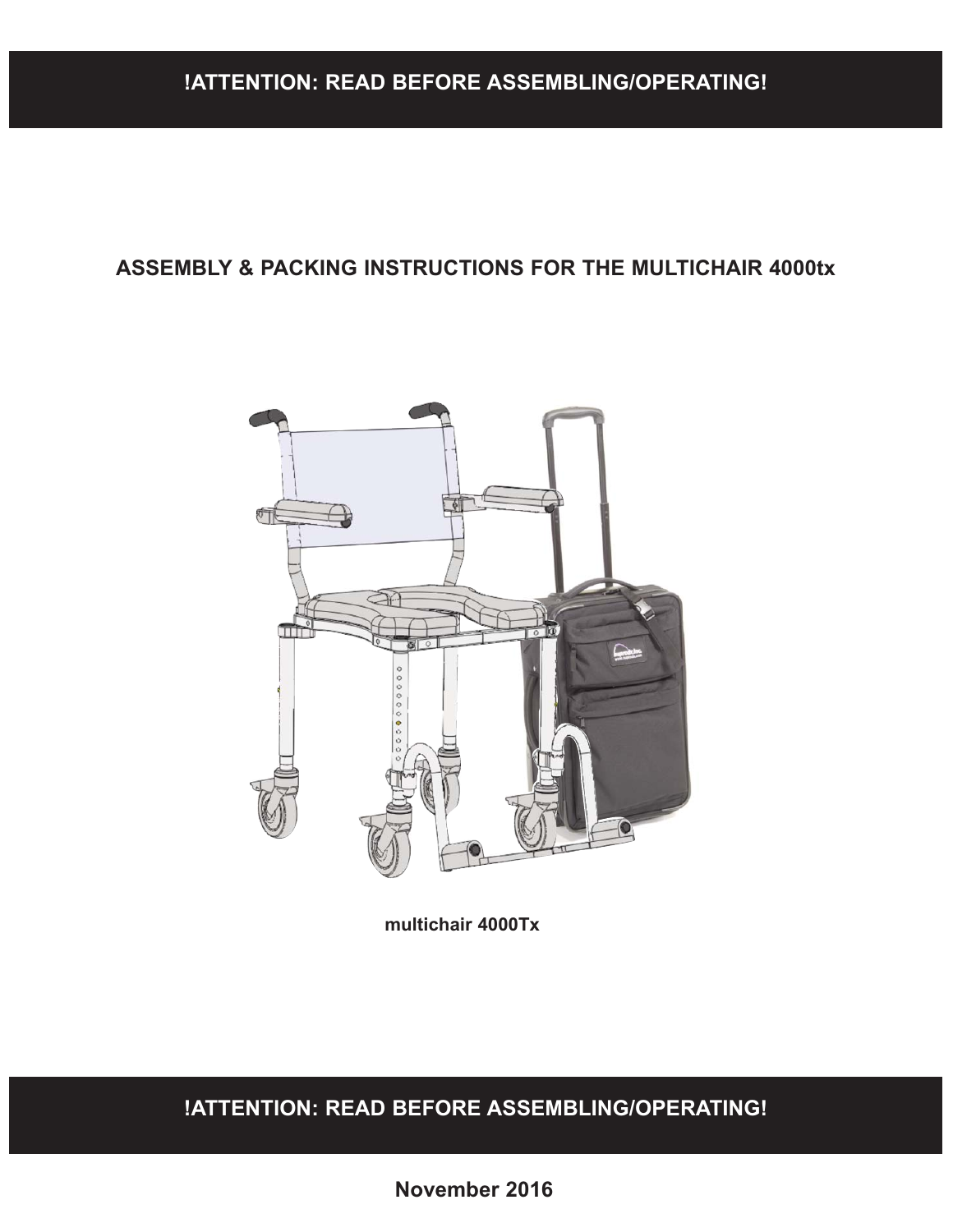# **ASSEMBLY INSTRUCTIONS**

## **!ATTENTION: PLEASE READ!**

Please see LIMITED WARRANTY of these instructions. If the warranty is not acceptable, contact Nuprodx, Inc. for information about returning the chair for a refund (Restocking fees and shipping charges will be applied). This chair is designed and intended for indoor shower and bathroom use. It is not designed for outdoor use and will void the warranty if used in this fashion. If thresholds, shower curbs or barriers are encountered that exceed  $\frac{1}{2}$ " in height, the area in question should be brought within the code for disabled accessibility.



**Figure 3**

**A** Standard multiCHAIR 4000tx is shown in Figure 1. **B** Unpack all parts from the shipping carton. Remove all tape and/or packing from the chair. Keep shipping materials for future use. Note the location of padding materials and sheet plastic which protects parts of your chair.

**C** Open the seat frame, lock the slide bolts, and position the frame upside down (Refer to Figure 2).

### **SAFETY PRECAUTION!**

Failure to ensure that the slide bolts are correctly positioned and locked into place will cause the chair to become unstable. This could cause serious injury or even death!

**D** Position the seat frame upside down and install the four legs. Note that the top of each leg has a machined portion approximately one inch wide. The back two legs have a 1" offset piece attached to the ends. Install the back two legs so that the offset points out at a 45-degree angle and note that the small pin must mate with the holes in the frame (Refer to Figure 4).

### **SAFETY PRECAUTION!**

If any of the legs are not fitted correctly into the socket of the seat frame or are not securely tightened there is an extreme risk of the legs dislodging completely from the chair. This could cause serious injury or even death!



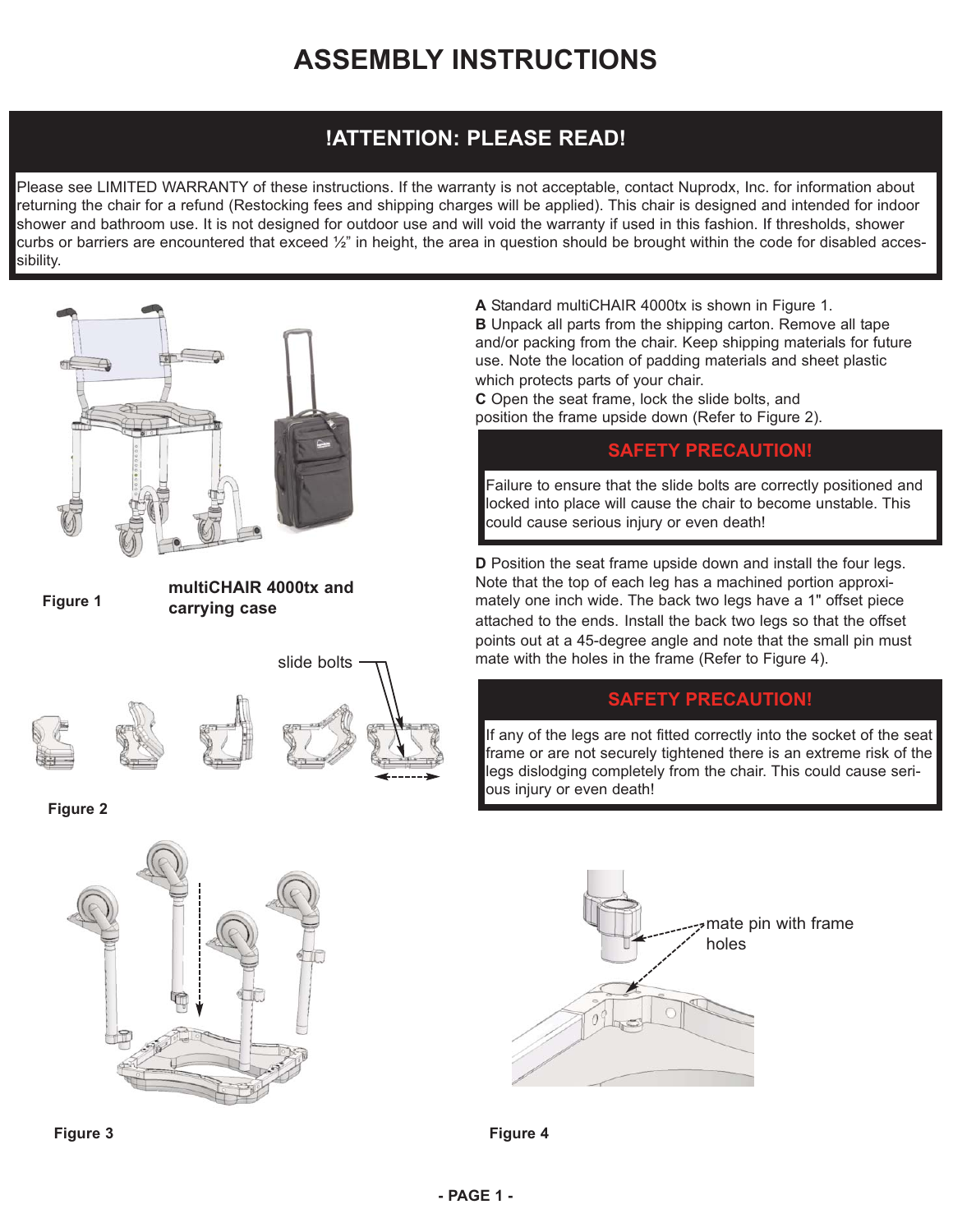

**Figure 5A**



**Figure 6**



**Figure 7 Figure 8**

**E** Turn the chair right side up and install the backrest assembly. Slide the two backposts into the back of the seat frame. Insert the long socket head cap screws and thick washers up thru the offset legs into the backrest posts and tighten the bolts using the ¼" Allen wrench (Refer to Figure 5 & 5A). NOTE: The saddle washers attached near the bottom of the back posts are shipped from the factory with the insert facing down to match the insert portion on the seat frame. This is to ensure that the back posts do not rotate during usage (Refer to Figure 6).

### **SAFETY PRECAUTION!**

Both backrest posts must be completely engaged with the seat frame and securely tightened. If they are not fitted correctly, there is a risk of the posts dislodging from the seat frame. This could cause serious injury or even death!

**F** Cut the included velcro strips to the desired length and attach to the back posts. Note: The longer the velcro strips are, the less amount of cantilever arm height adjustment there will be. Attach the cloth back by wrapping it around the backrest posts, and pressing it against the velcro. Back angle adjustments are possible by changing the length of the straps (Refer to Figure 7).

### **SAFETY PRECAUTION!**

Angle adjustments made to the cloth back should never be performed with the user in the chair. Make sure each strap on the cloth back is securely locked before use. Ignoring this safety precaution can cause the cloth back to come loose and possibly separate from the backrest posts, resulting in serious injury or even death!

**G** Install the swing-away footrests by sliding the gooseneck tubing/foot paddle into the clamp that is attached to the front legs (Refer to Figure 8).

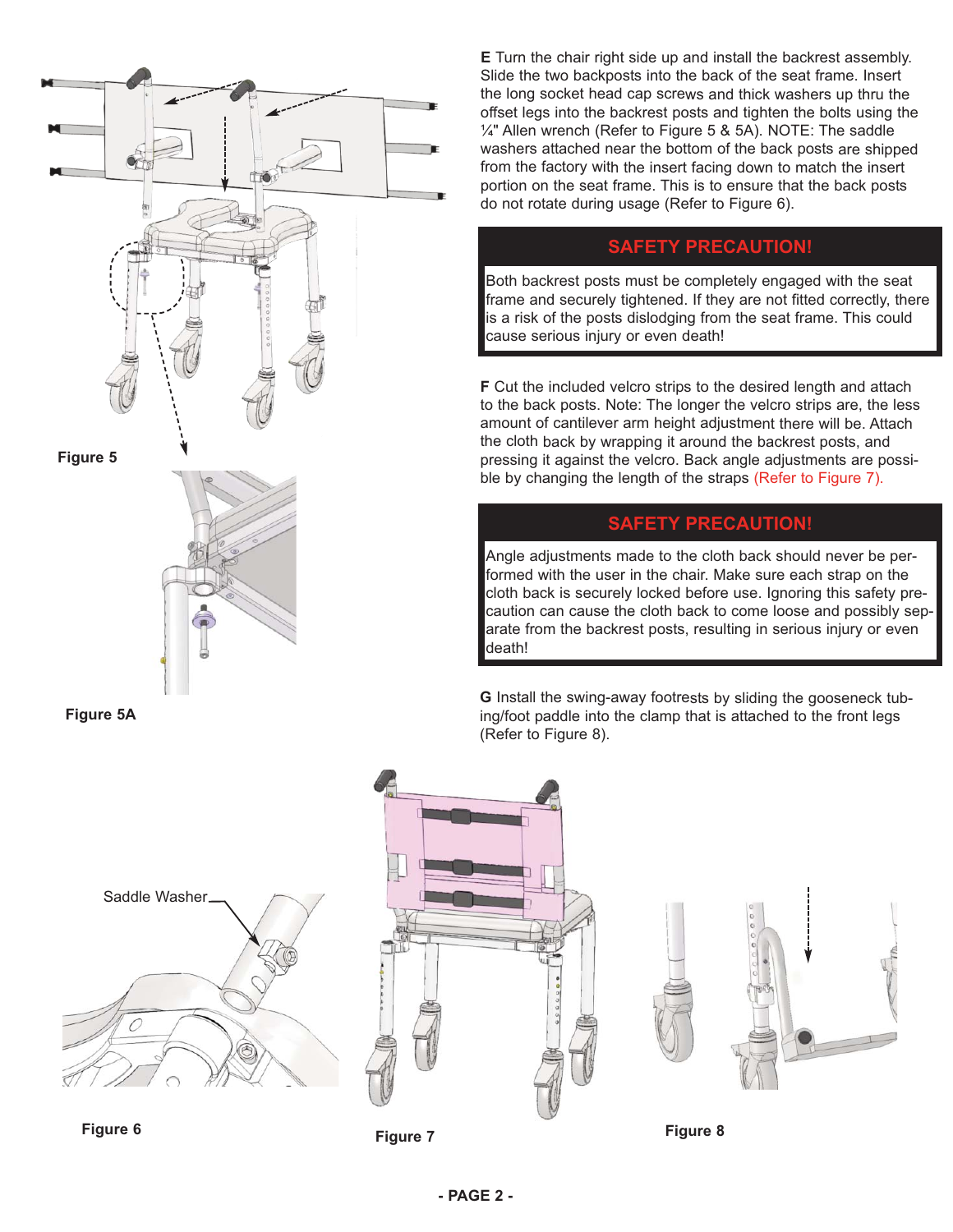### button head

cap screws (4)

# **Figure 9**

**A Seat Cushion Orientation**: The standard seat cushion orientation is with the commode opening in the front of the multiCHAIR. If desired, the commode opening can also be orientated left/right/rear. This can be accomplished by unscrewing the four button head cap screws that attach the cushion to the frame, orientating the commode opening to the desired location and then re-attaching the cushion to the frame with the four screws using the 5/32" Allen wrench (Refer to Figure 9).

**ADDITIONAL ASSEMBLY INSTRUCTIONS**

**B Cantilever Arms**: If desired, the cantilever arms can be removed from the backrest assembly for storage during traveling. This can be accomplished by unscrewing the socket head cap screws that attach the arms to the backrest posts using the 5/32" Allen wrench. Then remove the arm assemblies from the posts and re-insert the socket head cap screws into the arm assemblies, so they are not lost. To re-install the cantilever arms, simply follow the steps above in reverse (Refer to Figure 10).

#### **Figure 10**

# **OPERATING INSTRUCTIONS**



**Figure 11**

**A** Ensure all fasteners (bolts/washers) are securely tightened and all chair parts have been assembled correctly (Refer back to Assembly Instructions if needed. Contact Nuprodx, Inc. if unsure of anything).

**B Commode Chair**: Position the multiCHAIR over the toilet, so that the center of the commode opening is directly above the center of the toilet bowl. Adjust the height of the multiCHAIR accordingly by setting the position of the brass buttons on the four inner legs to the various adjustment holes on the outer legs. Then lock the caster wheels in place. Note: Make height adjustments to the multiCHAIR before the user has transferred onto it (Refer to Figure 11).

**C Shower Chair**: Position the multCHAIR inside the shower. Adjust the height of the multiCHAIR accordingly by setting the position of the brass buttons on the four inner legs to the various adjustment holes on the outer legs. Note: Make height adjustments to the multiCHAIR before the user has transferred onto it.

### **SAFETY PRECAUTION!**

Ensure that the height of each inner leg is set to make the multiCHAIR level. If this is not properly done, the multiCHAIR could tip to one side causing the user to fall. This could result in serious injury or even death!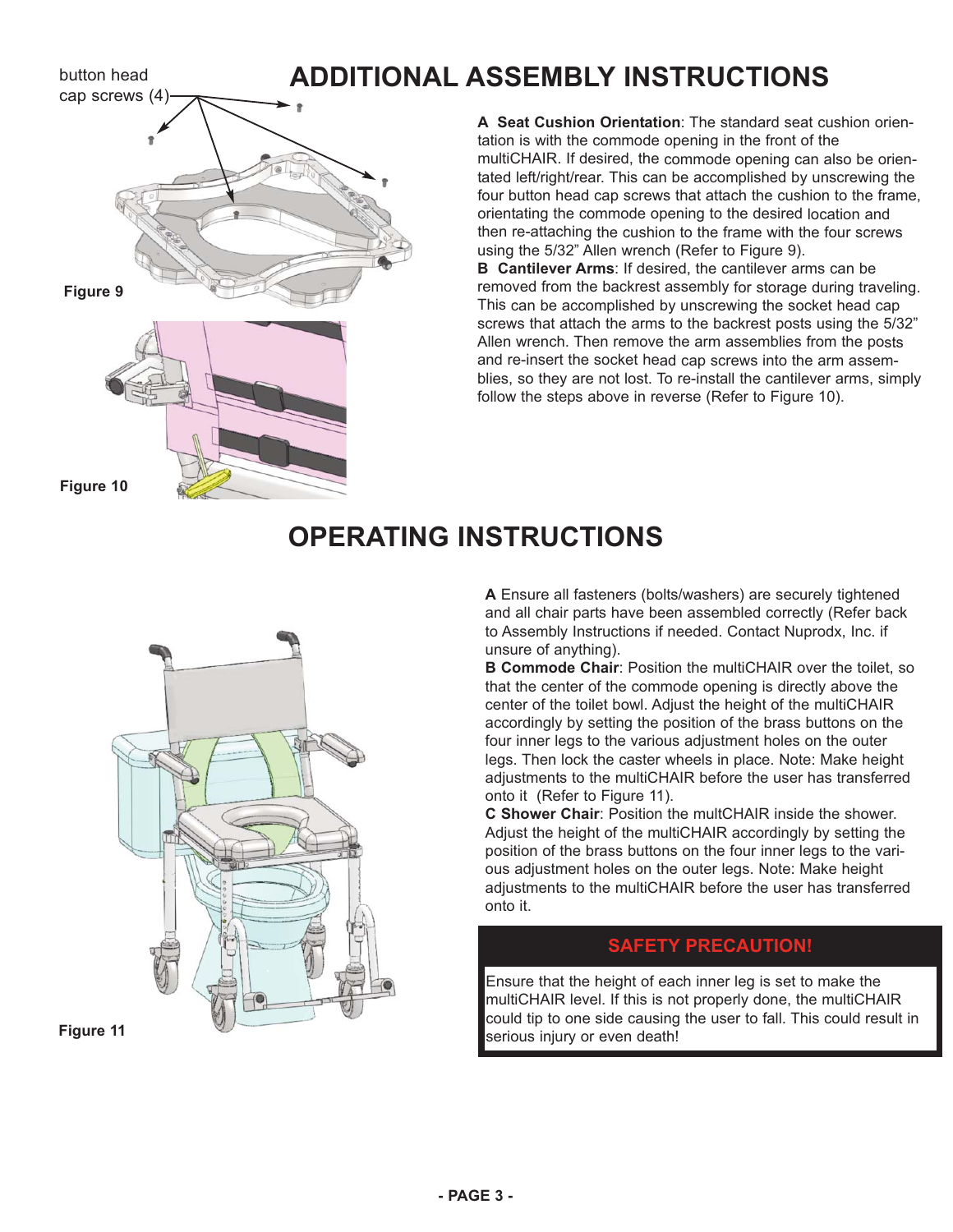

**Figure 12**



**D Cantilever Arms**: The cantilever arms can be adjusted to the desired height by completing the following steps: Loosen the socket head cap screws on the arm clamps, raise/lower the arms accordingly, then re-tighten the socket head cap screws (Refer to Figure 12). For safety purposes, the cantilever arms lock in the down position. To switch the arms to the up position, simply push the arms toward the back of the chair (releasing the locking mechanism) and lift up (Refer to Figure 13). **E Footrest Assemblies**: Footrest clamps are installed on the front legs at the factory. Slide the footrest into the clamp. Loosen the pinch bolt on the footrest clamp and slide up/down as required by the user's leg length (Refer to Figure 14).

### **SAFETY PRECAUTION!**

The swing-away footrests should be installed into the footrest clamps after the user has been transferred into the chair. Putting an extreme amount of weight on the swing-away footrests or using them as an assistive device when transferring can cause the entire chair to tip forward, resulting in serious injury or even death!



**Figure 13**

**Figure 14**

# **ADDITIONAL SAFETY PRECAUTIONS**

## **!ATTENTION: PLEASE READ!**

WARNING! Failure to account for the afformentioned and the following safety precautions can result in serious injury to the user or even death!



**A** Leg Height Adjustment: When making height adjustments to any of the legs, make sure that the brass buttons are fully engaged into the outer legs. If pushed too hard the button could become stuck inside the inner leg (Contact Nuprodx, Inc. if this occurs). Leg height adjustment should only be made before transferring the user into the chair (Refer to Figure 15).

**B** Caster Wheels: Before transferring into and out of the chair, all four caster wheels must be securely planted onto the floor and switched to the locked position. Failure to do so could cause the chair to become unstable (Refer to Figure 16).

**C** Fasteners: Over time the screws and washers on the chair may become loose. It is very important that these are checked and securely tightened before each use. Failure to do so could cause a part to dislodge from the chair.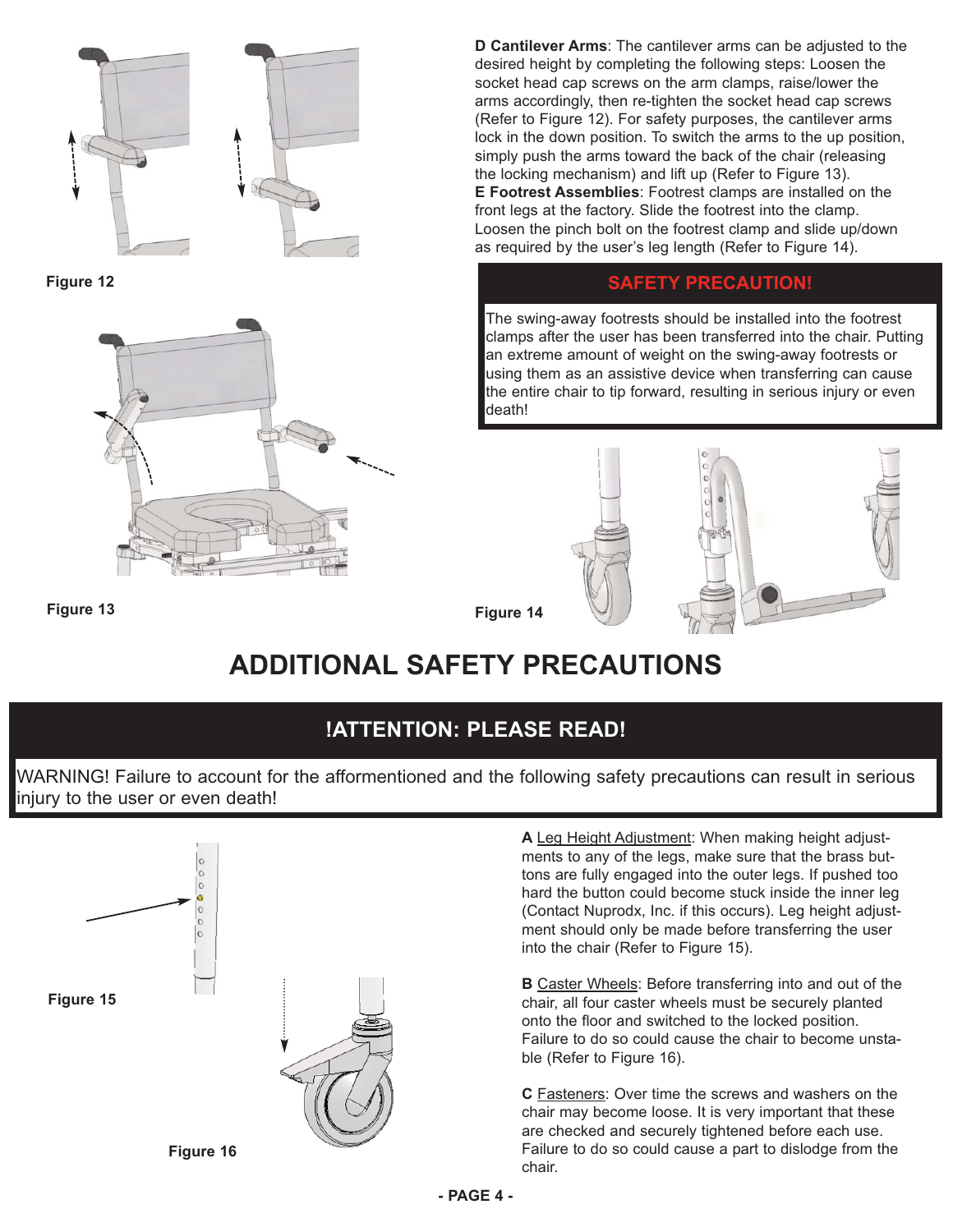# **PACKING INSTRUCTIONS**



**Figure A** - Arrange the four legs (with caster wheels attached) on the foam panel at the bottom of the carrying case and then place the double sided foam panel on top of the legs.



**Figure B**- Insert the rolled up cloth back in to the cavity of the seat frame. Then place the folded seat frame on top of the double side foam panel.



**Figure C**- Place the backrest posts with folded cantilever arms around the seat frame (shown here without the fabric socks). Then secure the legs, seat frame, backrest posts/arms using the black straps which are attached to the carrying case.



**Figure D**- Place the folded footrests, tools, & instructions in the zipper pouch located in the front of the carrying case.